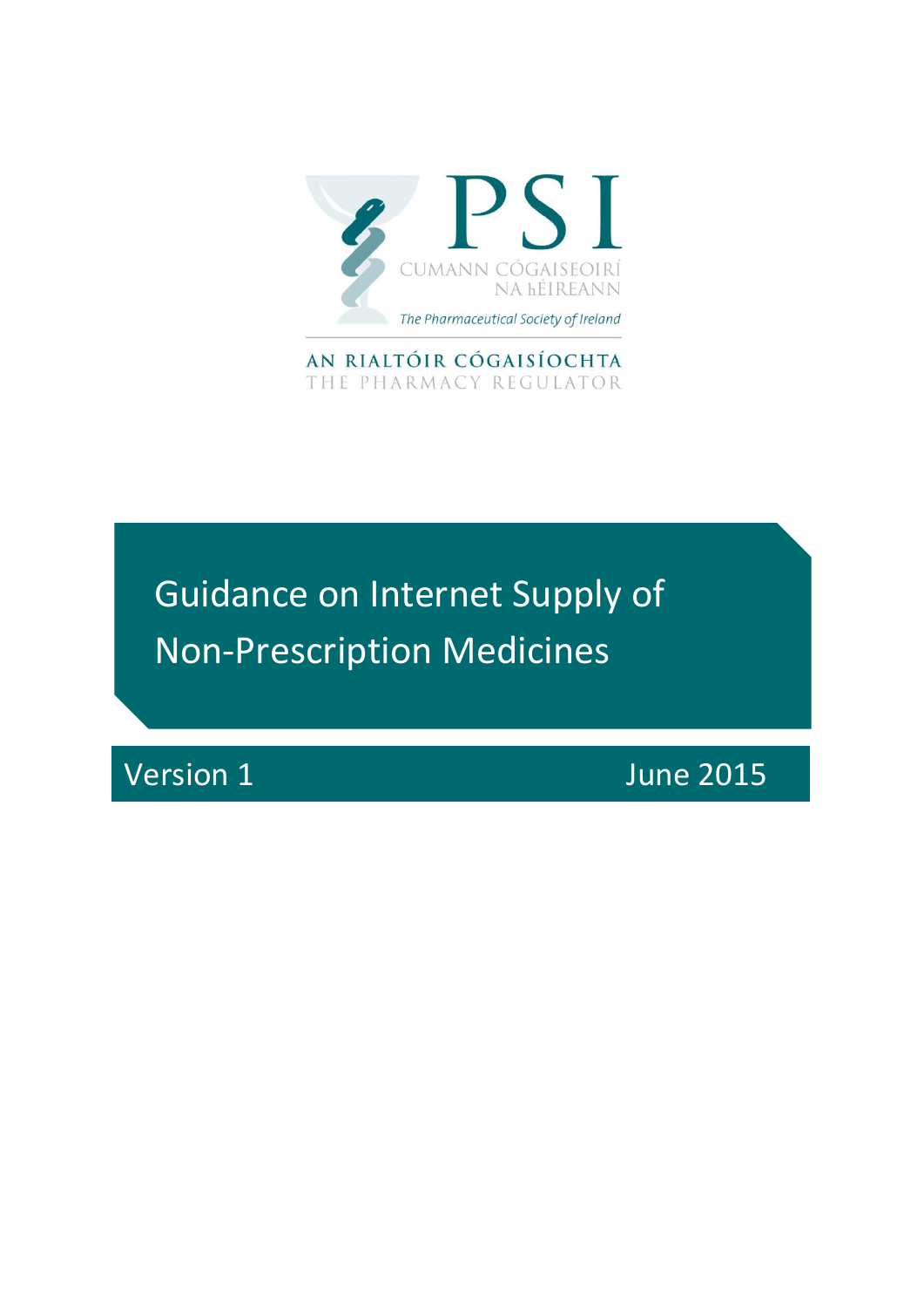## 1. Background

The Common Logo was introduced by the Falsified Medicines Directive to fight against falsified medicines<sup>1</sup>. In order to sell non-prescription medicines<sup>2</sup> over the internet, all websites in the EU must display the Common Logo and be entered in the Internet Supply List of the country from where the website is operated. If selling medicines via the internet in Ireland you must be authorised by the Pharmaceutical Society of Ireland (PSI) to be included in the Internet Supply List and to display the Common Logo.

The Common Logo will help members of the public and other bodies identify the websites that are operating legally and provides a link to the Internet Supply List of all authorised pharmacies and retailers displayed on the PSI website.

# 2. Application for entry to the Internet Supply List

You must complete the relevant application form to be entered in either Part A or Part B of the Internet Supply List. This entry is only valid for 12 months from the date of entry and a new application must be made every 12 months in order to remain on the Internet Supply List and display the Common Logo. It is an offence to supply medicines via the internet from premises in Ireland if you are not on the Internet Supply List and/or your website does not display the Common Logo.

Part A: only registered retail pharmacies can apply to be on Part A of the list. Pharmacies can legally sell 'pharmacy only' medicines and 'general sale' medicines via the internet.

Part B: premises listed on Part B of the list can only sell 'general sale' medicines via the internet.

Once your details appear on the relevant Internet Supply List, provided the requirements of the legislation<sup>3</sup> are met, non-prescription medicines can be supplied following a request by a member of the public who is located in Ireland, or in another country in the EU. These requirements are outlined below.

Please note the following is NOT permitted from a retail pharmacy business or other premises located in Ireland:

• Supply of prescription only medicines (POMs) via the internet

 $\overline{a}$  $<sup>1</sup>$  Falsified medicines are fake medicines that pass themselves off as real, authorised medicines.</sup>

<sup>&</sup>lt;sup>2</sup> Non-prescription medicines, are medicines which can be supplied without the need for a legally valid prescription from an appropriate prescriber.

<sup>&</sup>lt;sup>3</sup> Falsified Medicines Directive and the Medicinal Products (Prescription and Control of Supply) (Amendment) Regulations 2015 S.I. No. 87 of 2015.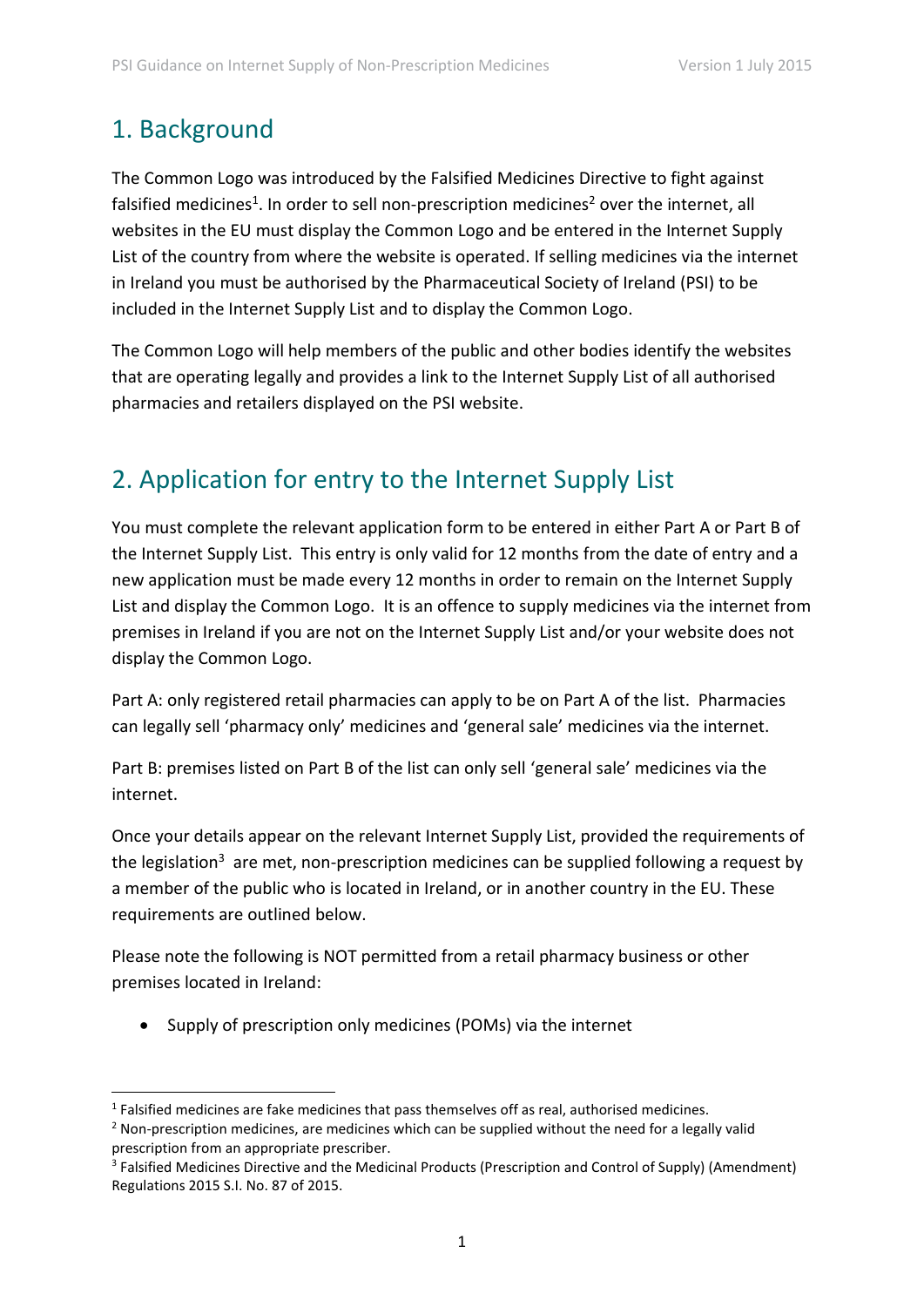Supply of a non-prescription medicine via the internet to a purchaser in a country outside the EU

### 2.1 Website Content

The website selling the non-prescription medicines must contain the following:

- Contact details for the PSI: i.e. Telephone: 01 218 4000, Address: PSI House, Fenian Street, Dublin 2, Email Address: [internetsupply@psi.ie](mailto:internetsupply@psi.ie)
- A link to the PSI website [www.psi.ie](http://www.psi.ie/)
- The Common Logo clearly displayed on every page of the website which relates to the sale of medicines online, which links to the Internet Supply List on the PSI website
- A statement stating that a record of each transaction will be retained for 2 years

#### 2.2 Sourcing Medicines

All medicines that you supply must be sourced from an authorised manufacturer or an authorised wholesaler. This is necessary to ensure the quality and safety of the medicines, the security and integrity of the supply chain and reduce the risk of counterfeit medicines entering the supply chain.

A list of all Irish authorised manufacturers and wholesalers is available on the Health Products Regulatory Authority's (HPRA) website [\(www.hpra.ie\)](http://www.hpra.ie/).

The authorisation status of a wholesaler or manufacturer based in other EU countries can be checked with the competent authority in the relevant country e.g. the Medicines and Healthcare products Regulatory Agency (MHRA) in the UK. Where there is difficulty in checking this information with the competent authority in the relevant EEA country, clarification should be sought from the HPRA.

Each medicine should be checked on receipt to ensure that it has an authorisation number, appropriate packaging, a batch number and an appropriate expiry date. The authorisation status of all medicines can be checked on the HPRA website.

If you suspect you have been supplied with a counterfeit, defective or inappropriately authorised medicine, the product should be segregated from legitimate stock, and you should contact the HPRA immediately, or the competent authority of the country from where the medicine was sourced.

Further guidance on the sourcing of medicines can be found in the PSI's *Guidelines on the Sourcing of Medicinal Products for Sale or Supply by a Retail Pharmacy Business*. Whilst this is primarily aimed at the sourcing of medicines by a retail pharmacy business, the principles also apply to non-pharmacy businesses.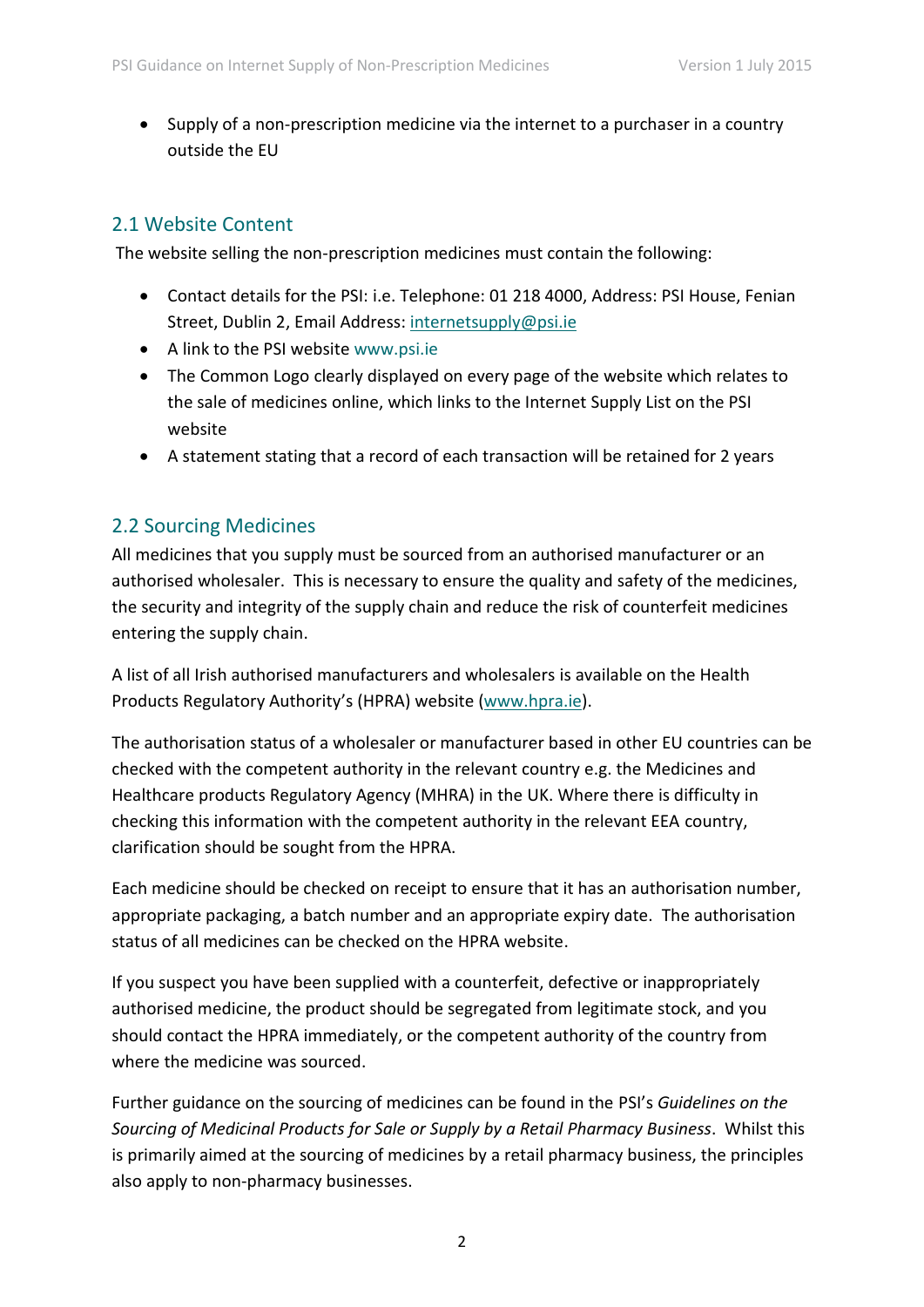#### 2.3 Storing Medicines

Medicines must be stored on the premises specified in the application for entry to the Internet Supply List. This must be fixed premises, $4$  which means that it must not be a vehicle or temporary structure, and it must not be a dwelling.

Medicines must be stored in accordance with the requirements of the marketing authorisation of the product. The storage conditions for a medicine are normally specified on the outer packaging of the product or on the patient leaflet contained with the medicine, for example 'Store below 25°C'. Where there are no specified storage conditions, the medicine should be stored at ambient room temperature not exceeding 30°C. Medicines should not be stored in close proximity to sources of heat or cold e.g. unit heaters, artificial lights, in direct sunlight or close to windows. The temperature in the areas when medicines are stored should be monitored to ensure these requirements are met. The area where medicines are stored should be well maintained and kept clean.

The expiry dates of medicines should be checked before supply and a system for stock rotation should be in use to decrease the chance of out of date medicines being supplied to a purchaser.

Further guidance on the storage of medicines can be found in the PSI's *Guidelines on the Storage of Medicinal Products for Sale or Supply by a Retail Pharmacy Business*. Whilst this is primarily aimed at the storage of medicines by a retail pharmacy business, the principles also apply to non-pharmacy businesses.

### 2.4 Supplying Medicines

Medicines must be supplied from the premises specified in the application for entry to the Internet Supply List and in accordance with the requirements of the marketing authorisation of the product. The packaging used to supply the product must maintain the integrity of the product while in transit to the purchaser. Products which require refrigerated storage must not be supplied unless it can be verified that the storage requirements can be complied with for the entire transit time to the purchaser.

The medicine supplied must hold a marketing authorisation in the EEA country to which you are supplying it e.g. you may only supply a French-authorised medicine pack to a purchaser located in France. It is your responsibility to ensure that you are complying with the laws of the country to which you are supplying medicines.

### 2.5 Record Keeping

**.** 

<sup>&</sup>lt;sup>4</sup> A 'fixed' premises does not include a vehicle, trailer, caravan, or other thing which may be transported on, in, or attached to a vehicle, or, a tent, awning, or hut, shed, or an unroofed or temporary structure or stall or a yard, field roadway, or casual trading area.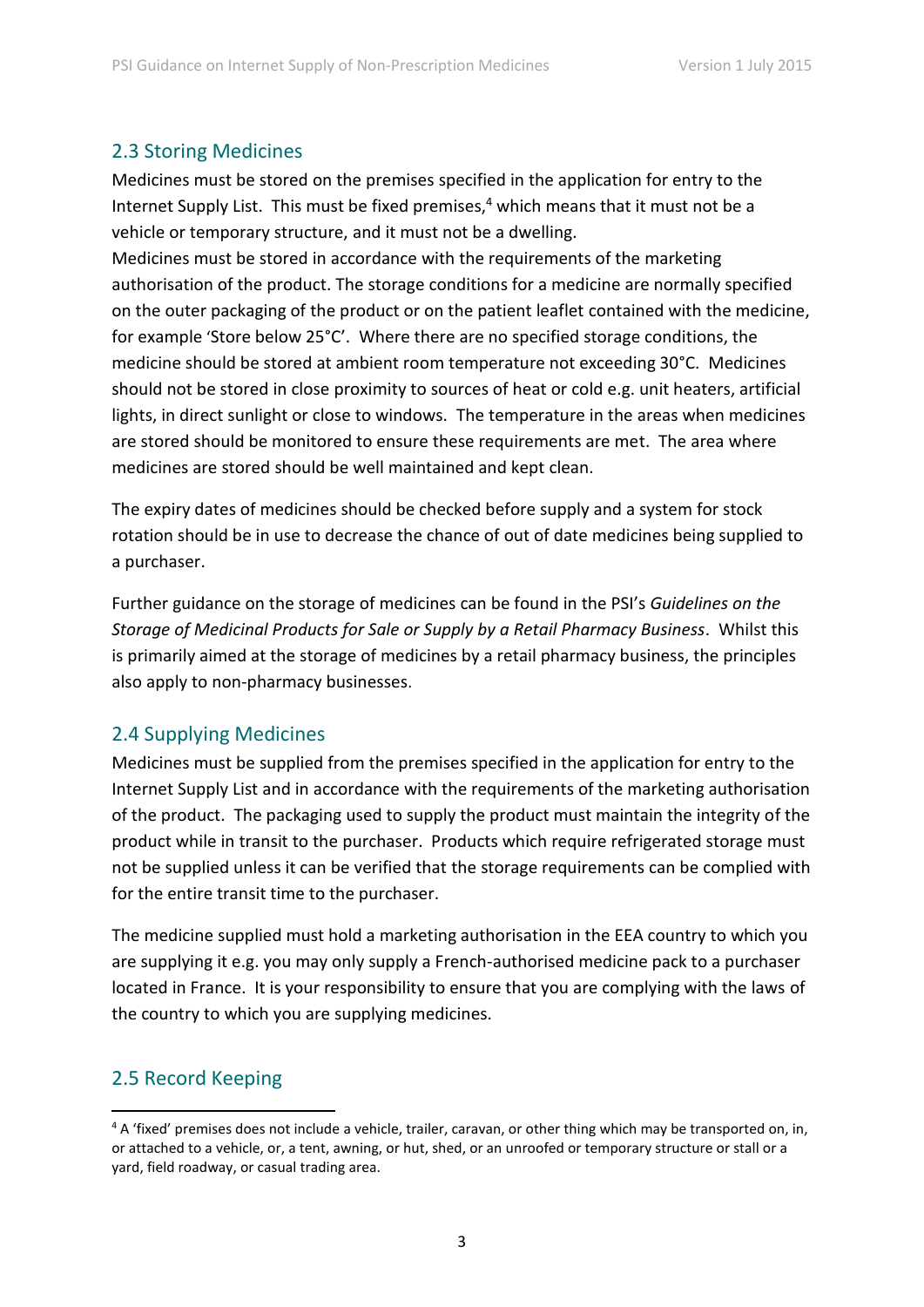The records listed below must be kept at the premises identified in the application for entry on to the Internet Supply List. These records must be maintained in a permanent and unalterable form e.g. PDF or signed hardcopy, and retained for a period of at least **two years** from the date of receipt or supply of the medicine.

- 1. Every invoice for medicines obtained, which include:
	- the date of the transaction,
	- the name and quantity of the product obtained, and
	- the name and address of the supplier
- 2. A record of each transaction involving the supply of a medicine to a purchaser, which includes:
	- $\bullet$  the order for supply,

**.** 

- the date of the transaction.
- the name and quantity of the product supplied,
- the name and address of the person to whom the product was supplied

3. A record to show that prior to supplying the product to the purchaser you have checked:

- the purchaser is over 18 years old,
- the purchaser is aware that the medicine should be used in accordance with the recommendations for use contained in the product packaging,
- the total quantity of the product to be supplied in the transaction is a quantity that is reasonably required for the purchasers own treatment, having regard to any previous supply to that purchaser

Some medicines<sup>5</sup> are liable to abuse and/or misuse and you should have a system in place to identify repeated requests for medicines from the same purchaser within a short time frame. Where you suspect a medicine may be being abused or misused a supply should not be made.

In addition to the records to be kept listed above, a pharmacy supplying medicines via the internet must also keep a record to show that prior to supply of the product a registered pharmacist has:

- personally reviewed each order for supply and personally supervises and authorises the supply
- fulfilled the requirement of Regulation 10 of the Regulation of Retail Pharmacy Businesses Regulations 2008 (S.I. No. 488 of 2008)

<sup>5</sup> Examples of non-prescription medicines that are liable to abuse or misuse include laxatives, painkillers and anti-histamines.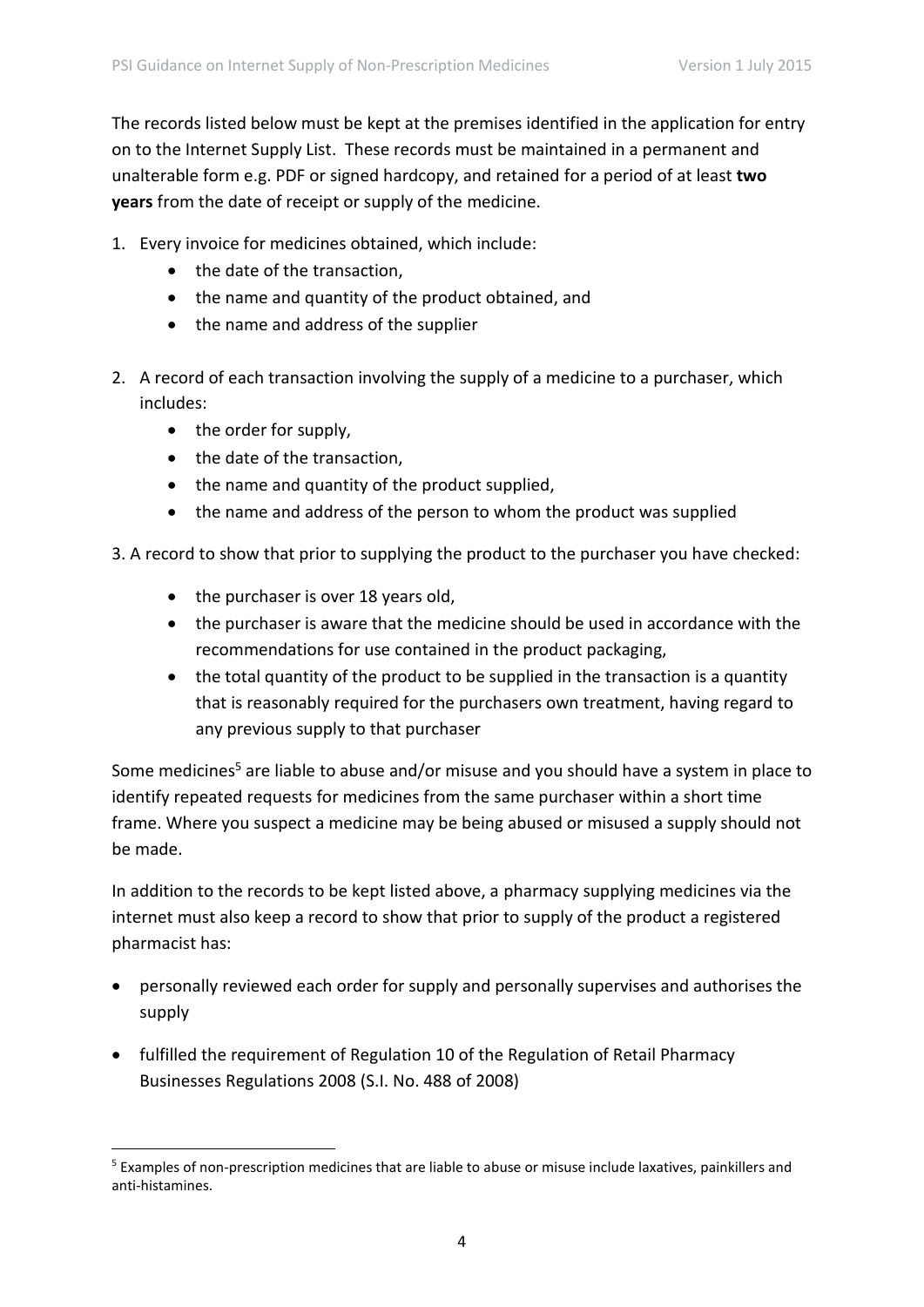Regulation 10 of the Regulation of Retail Pharmacy Businesses Regulations 2008 requires that in the course of the supply, a registered pharmacist is satisfied that the purchaser is aware of what the appropriate use of the medicine is and that it is being sought for that purpose and, in so far as the registered pharmacist is aware, the product is not intended for abuse and/or misuse.

### 2.6 Disposing of Medicines

Returned, expired and defective medicines should be segregated from stock. These medicines must not re-enter the supply change and must be disposed of appropriately. Disposal of waste medicines must be in compliance with waste management legislation, primarily the Waste Management Act 1996 (as amended). For further guidance contact Dublin City Council.

Further guidance on the disposal of medicines can be found in the PSI's *Guidelines on the Disposal of Medicinal Products from a Retail Pharmacy Business*. Whilst this is primarily aimed at the disposal of medicines by a retail pharmacy business, the principles also apply to non-pharmacy businesses.

## 3. Other Legislation

As well as complying with the requirements of the Falsified Medicines Directive and the Medicinal Products (Prescription and Control of Supply) (Amendment) Regulations 2015 (S.I. No. 87 of 2015), when selling products to consumers via the internet there is other legislation that your website and business must comply with. It is your responsibility to ensure that you comply with all relevant legislation. For example, you should refer to the Competition and Consumer Protection Commission website [\(www.ccpc.ie/distance-and](http://www.ccpc.ie/distance-and-premises-contracts)[premises-contracts\)](http://www.ccpc.ie/distance-and-premises-contracts) for further information on the requirements for selling products online. The Competition and Consumer Protection Commission enforces distance selling and ecommerce regulations and can investigate possible breaches of legislation and consumer rights. You should also refer to the Data Protection Commissioner website [\(www.dataprotection.ie\)](http://www.dataprotection.ie/) for further information on your obligations in relation to data protection.

## 4. Enforcement

It is your responsibility to ensure that the information provided to the PSI on the application for entry to the Internet Supply List is correct and that the PSI is immediately notified of any changes to that information. The PSI may remove a person from the Internet Supply List where they: